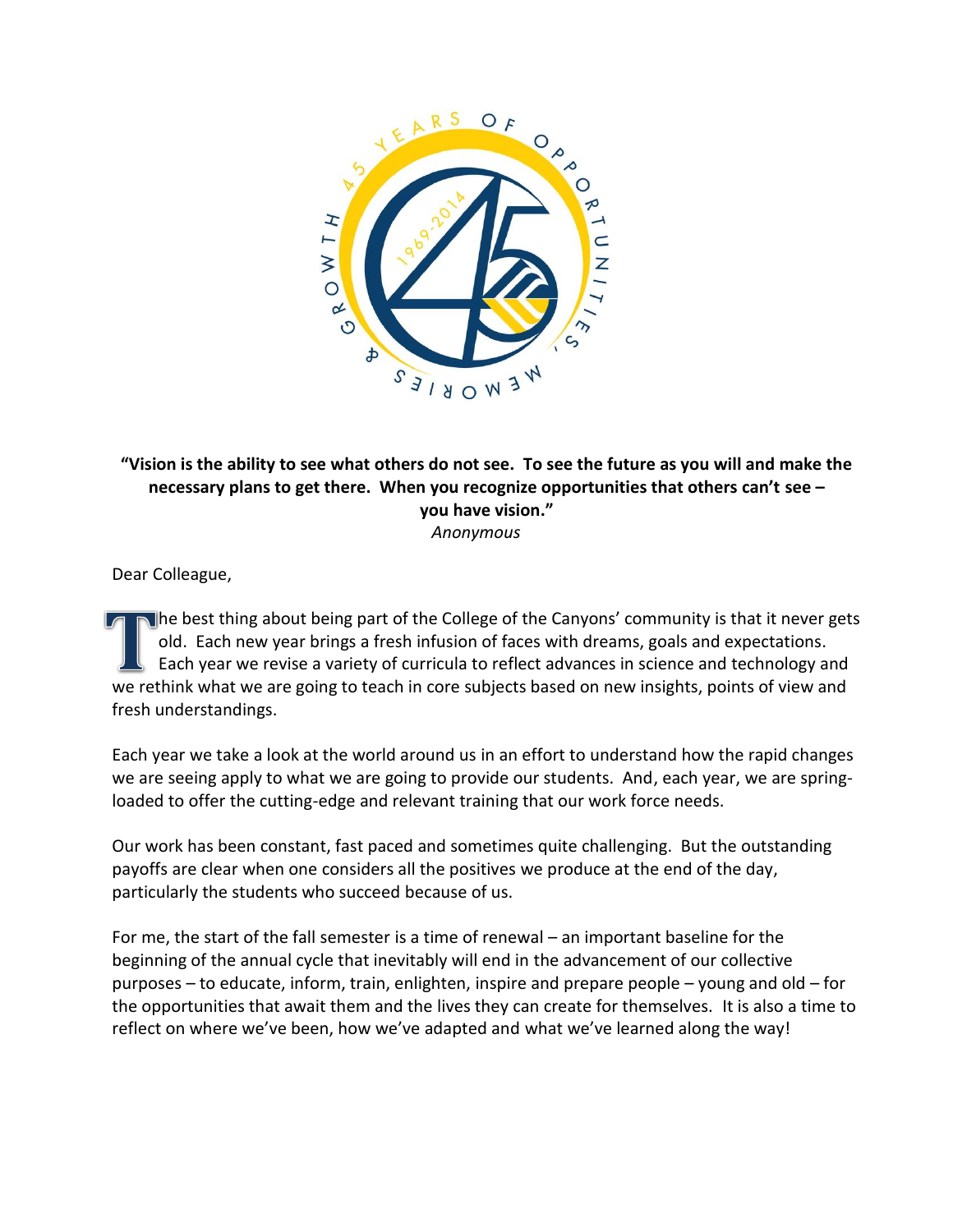Reflection is a natural process. We do it even when we are not always conscious of doing so at work and in our personal lives. As I was hiking, kayaking, exploring, capturing moments and creating memories on my annual trip to the Sierras this summer, the reflections inspired and motivated me to move forward with energy and enthusiasm on existing and emerging possibilities. As I explored the out-of-doors, the trails and possibilities – the time passed so quickly!

Where does the time go? It seems impossible that this year marks the College's  $45^{th}$  year of service to our community and leadership in higher education in California. For those of yo service to our community and leadership in higher education in California. For those of you who have been a part of this college for as long as I have (26+ years), I wonder if you find yourself asking, "Where did the time go?" I know I ask myself that question regularly.

It boggles the mind to consider all that has occurred at the college and in our community over the last 45 years. It pays to reflect on how much things have changed in order to understand just how vital embracing change is to our mission, as it has both inspired us and challenged us in achieving what we have become as a community college.

So let's do a little time-traveling and remind ourselves how we got to where we are today. For those of you who are newer to the college – as well as for all the "natives" of the SCV – it is an interesting story indeed!

## **WE SOWED THE SEEDS IN THE '60S**

ntil the 1960s, the Santa Clarita Valley was considered "the other side of the hill" by Los U ntil the 1960s, the Santa Clarita Valley was considered "the other side of the hill" by Los<br>Angelinos and residents of the San Fernando Valley. The phrase wasn't pejorative: it was the simply the result of too few ways to get here and, frankly, no reason to do so!

As transportation corridors improved, that notion changed and the development of our valley blossomed. Affordable housing communities signaled the beginning of a growth spurt, bringing new families in droves to the area.

In 1967, there still wasn't very much infrastructure in the area: no mall, no auto center, no big box stores, there were darn few restaurants, there was no Henry Mayo Newhall Memorial Hospital and Cal Arts was still on the Disney Drawing Board. The I-5 was new and not a soul thought the area needed a cross-valley connector. You couldn't cool off with a swim in Castaic Lake on a hot day because there was no lake yet.

But people kept coming.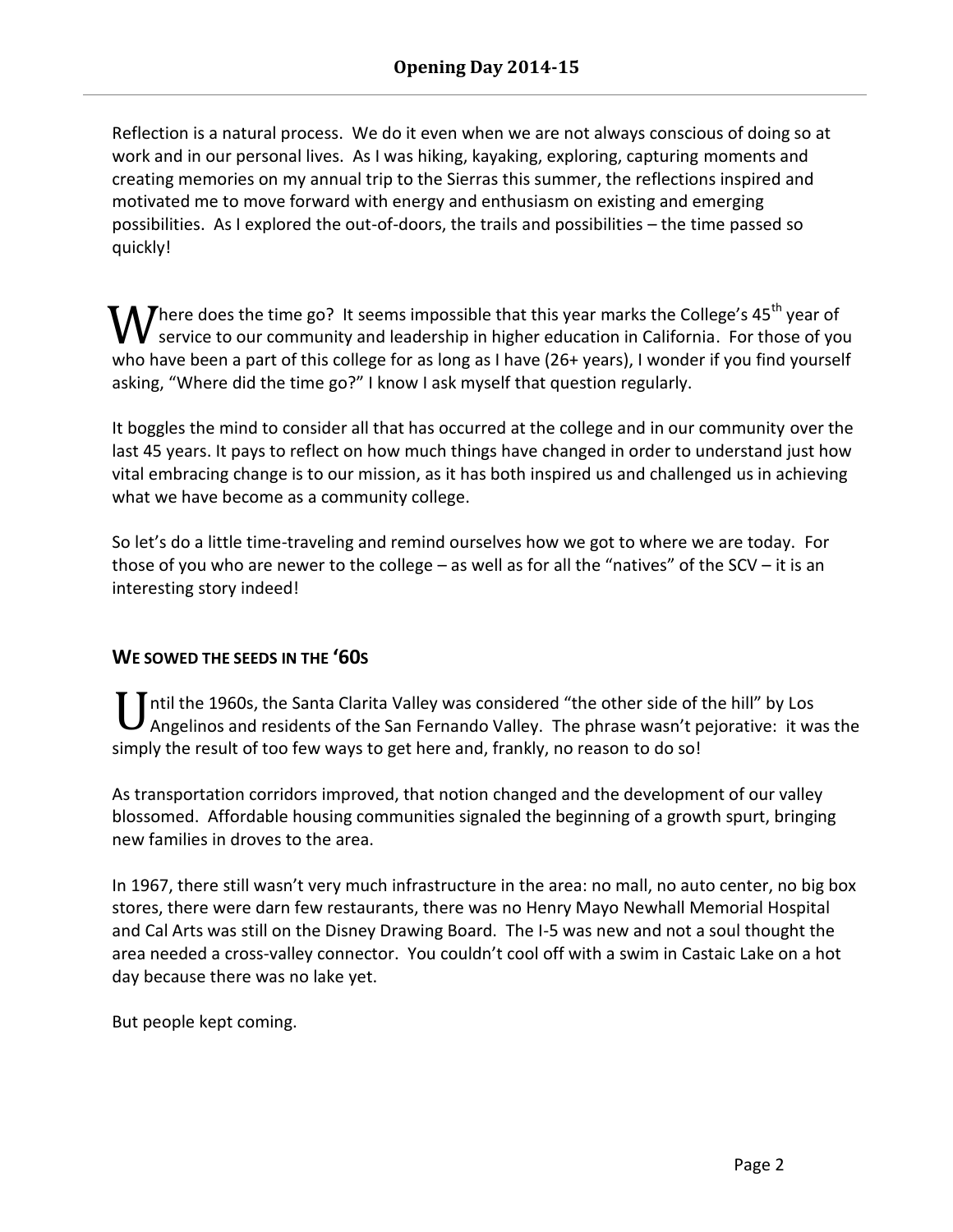As families settled in, infrastructure followed. But one thing most families wanted back then was access to a local, high-quality education for their children. And that became an imperative for community leaders. Growth in the area simply exploded and it was only a matter of time before people began to talk about having their own college. It became more than just talk in 1967 when voters approved a junior college and a Board of Trustees to govern it. Where to build, what to build, how to build, how to fund and thousands of other details consumed the Board for a while, but they never lost sight of the goal.

All this was happening at a time of great change in our country and in our culture. You may remember (if you're old enough) that the sixties were turbulent and to some, unsettling or at least confusing.

In the late '60s, we were entertained at night by a brand new show called "*The Newlywed Game*," we tapped our toes to the new release by the Rolling Stones, "Let's Spend the Night Together" or strolled with the Beatles down "Penny Lane."

You were likely on one side or the other of the Vietnam War debate and had strong opinions about whether guys should or should not have long hair or whether brassieres were, indeed, an essential part of a woman's wardrobe. You might have been of a generation that extolled "wine, women and song" but were chagrined when that reality was supplanted with "sex, drugs and rock & roll."

And who could not help but stand in awe and be utterly impressed as mankind slipped its surly bonds with earth and set foot on the moon for the first time?

The '60s were a transformative time in our state, our country and the world. Thank goodness The '60s were a transformative time in our state, our country and the world. Thank good the change, in our little corner of the world, included the birth of a college! Dr. Robert Rockwell was named president in 1968 and, after a whirlwind of preparation, classes officially opened on the campus of Hart High School on September 22, 1969. Thirty-one new faculty welcomed 735 students on that day with nearly 150 students enrolled in Peace Officer Training classes in conjunction with the LA County Sheriff's Department. Yes, this partnership with Peace Officer Basic Training (POST) was the first one we ever had.

## **THE SIGNIFICANT '70S**

 $\blacksquare$ ie-died shirts were quickly giving way to super-wide bell-bottom pants as the new decade Tie-died shirts were quickly giving way to super-wide bell-bottom pants as the new decade<br>began. Dr. Rockwell and the Board of Trustees made the case that the college needed its own home and voters agreed, in 1970, when they approved a \$4 million construction bond that enabled the purchase of 154 acres at the intersection of the I-5 and Valencia Boulevard. Up to this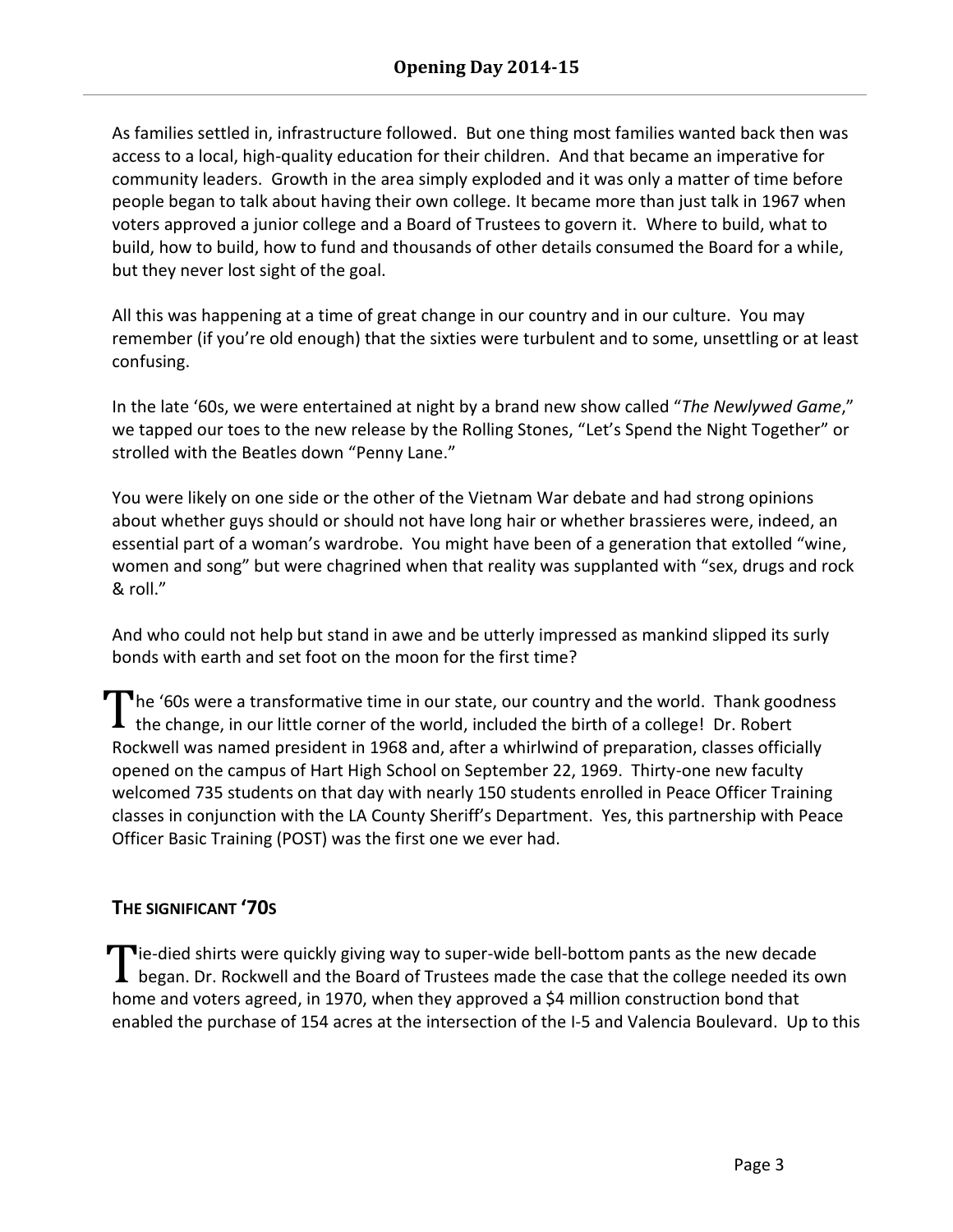time, the College really had no name – it was called by the cumbersome "Santa Clarita Valley Junior College District:" -- quite a mouthful.

The search for a more marketable and snazzier new name followed, but it wasn't easy. Finally, Dr. Rockwell's vice president, Dr. Gary Mouck, simplified things when he observed that the area was filled with more than 50 canyons. At a meeting in an office over on Lyons Avenue, he blurted out, "How about College of the Canyons?" And, to put it simply, the rest was history. It sure was better than "Rattlesnake Gulch," Santa Clarita Valley's former name!

The new, 154-acre site was initially populated with the first phase of temporary buildings and classrooms. With a great deal of ingenuity, energy and perspiration, the first classes were held on a rather unglamorous campus in 1970 and an amazing 1,200 students signed up.

The decade was marked by constant growth – in students, faculty, programs and infrastructure. The statewide Community College Construction Act of 1972 brought in \$11 million and a local bond provided \$8 million in funds for permanent buildings. Bonelli Hall was the first building constructed and it was followed by major construction of Cougar Stadium, the Student Center, Boykin Hall, Towsley Hall, the Physical Education building and Seco Hall as the campus took shape.

Nursing, drafting, electronics, languages and theatre courses attracted a broader range of students and campus life bustled. Dr. Leland Newcomer replaced the retiring Dr. Rockwell at the end of the decade and he inherited a college that clearly had momentum.

I wasn't here then, but as I look back on these ever-so-significant early years of our College, I can't help but admire the vision and tenaciousness of our early leaders.

I am reminded of a quote by Will Rogers that for me describes the 1970s at the College. He said, *"Even if you're on the right track, you'll get run over if you just sit there."*

He couldn't have been more right. The College was on the right track and it was not just "sitting" there. It was, indeed, moving!

But let's not forget the backdrop of history during this decade. In addition to those bell-bottoms I talked about earlier, our culture was continuing to shift. The classes and daily life at the College couldn't help but be influenced by the times.

The '70s saw the founding of Microsoft, the introduction of the VCR (remember them?), the release of the first *Star Wars* movie, and the birth of the first test-tube baby. Our collective psyches were tested by a terrorist attack at the Munich Olympic Games, the beginning of the Watergate scandal, the resignation of a President, the end of the Vietnam War and the tragedy at Three Mile Island. The 1970s also saw the birth of disco and, unfortunately, the death of Elvis.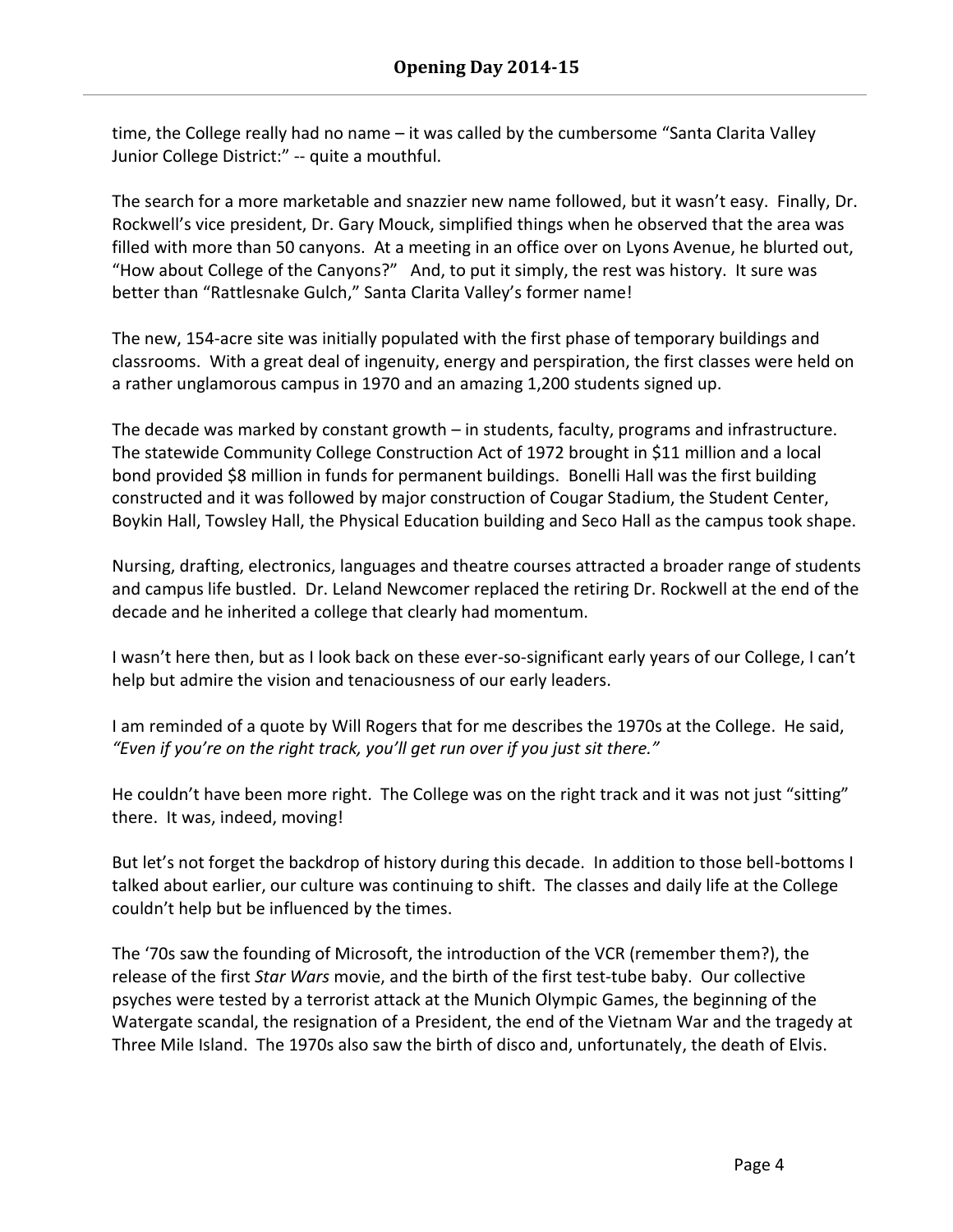Technology related to mass media was bringing all of these stories into our living rooms and helping to fuel debate on our campus – a key role that higher education plays in our society.

## **THE EXCITING '80S**

Serving nearly 4,000 students, the College entered the 1980s with a full head of steam only to be Slowed a bit by the impacts of Proposition 13 on community college funding. Proposition 13 was  $\mathbf{\mathbf{J}}$ slowed a bit by the impacts of Proposition 13 on community college funding. Proposition 13 was a big pothole to overcome. As the California community college system adopted \$5 per unit fees for the first time ever and district boundaries that had restricted students to attending only where they lived, were abolished.

In fact, over the course of the last 45 years, there have been a number of funding "bumps in the road" to overcome. Some were major potholes that temporarily sent higher education "out of alignment" for a bit, with unpredictable funding impacting our planning for the future in a big way. Others were points of a change in our mission and what we were funded to do.

As I think back on this, I am reminded of a pearl of wisdom I learned from none other than Dolly Parton*. "The way I see it,"* she said*, "if you want the rainbow, you gotta put up with the rain."*

And that is just what the College did. It looked past the immediate issues, focused on the big picture and the future, and continued to push ahead.

The College Services Building that housed the Child Development Center and Administration Building (now leveled with a new building under construction) was constructed in the early '80s. A new road was added to the local landscape easing access to the campus and officially joining Valencia Blvd. with McBean Pkwy. It was named Rockwell Canyon Road, in honor of the college's first president.

Funding challenges spawned the birth of the independent fundraising arm of the College – The College of the Canyons Foundation. Additionally, community and college officials welcomed the Los Angeles County Sheriff's Department Training Academy in 1987 setting the stage for a relationship that endures today.

A new president in the form of Dr. Raymond LeGrandeur replaced Dr. Newcomer when he retired in 1983. Five years later LeGrandeur retired and provided me the opportunity I'd dreamed of as I was fortunate enough to become the fourth President of College of the Canyons in 1988.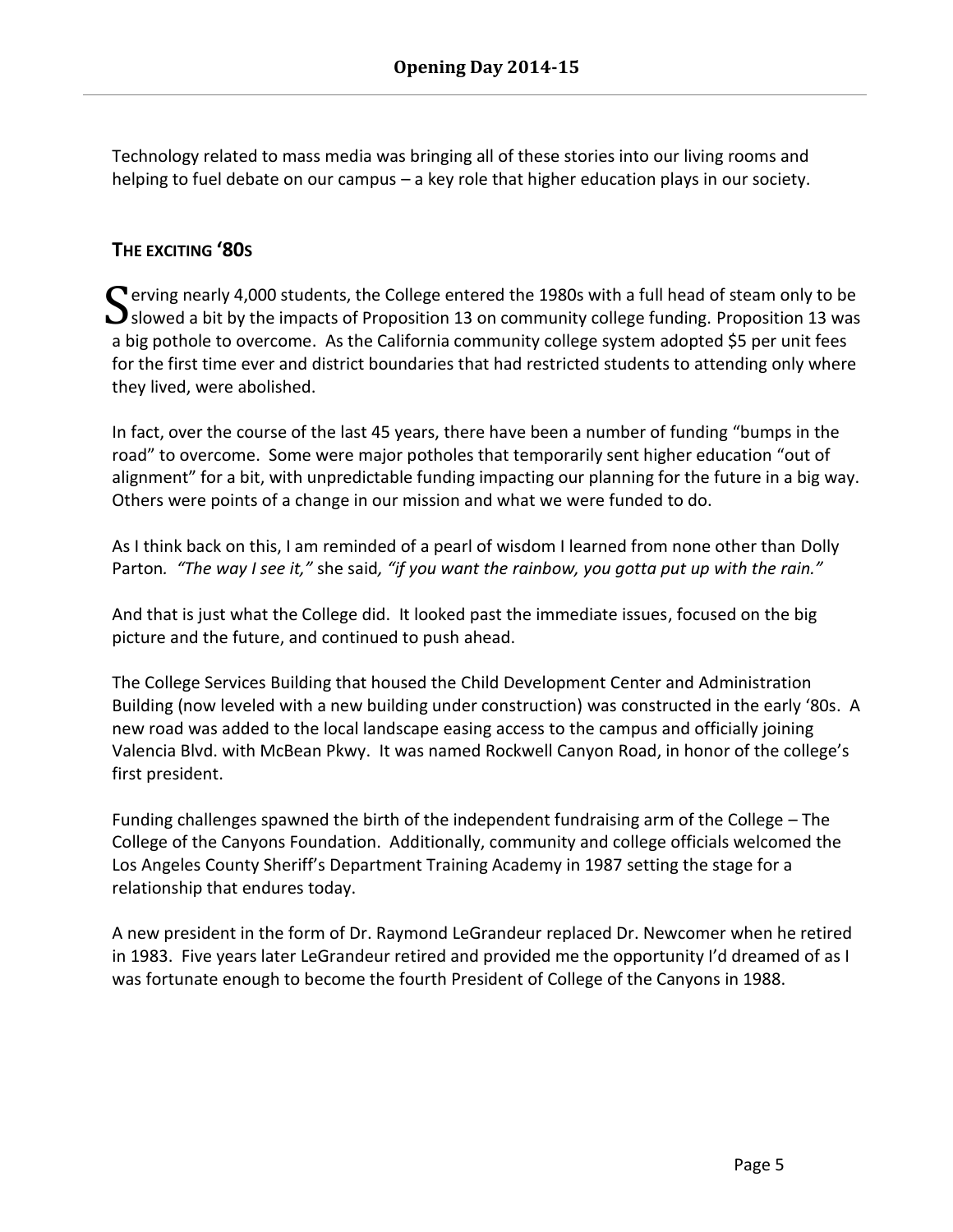o you remember the day you interviewed for your position at College of the Canyons? I do. I remember the excitement of that time like it was yesterday. I remember what I wore and who was in the room. I remember the board meeting when I was hired and the "ceremonial swallow drop" as Jan Keller walked me from L105 to the Board Room for a reception. I remember thinking how fortunate I was to be able to pursue my dreams and profession at College of the Canyons. As Steve Jobs said, "*Your work is going to fill a large part of your life, and the only way to be truly satisfied is to do what you believe is great work. And the only way to do great work is to love what you do. If you haven't found it yet, keep looking. Don't settle. As with all matters of the heart, you'll know when you find it."* In retrospect, I remember knowing that I had indeed "found it." D

When I look back at that day, May 16, 1988, I never could have envisioned what was to come. The last 26 years have exceeded my wildest dreams and the relationships and friendships formed have inspired me and have become important parts of my life.

While changes were occurring at College of the Canyons in the '80s, the world around us was changing too. What was happening in the world was characterized by blazing new territory and it was exciting, impactful and innovative. And, College of the Canyons kept up with the standards and the pace as we reflected the excitement around us and began to shape the change we wanted to see on our campus for our students.

The '80s brought us Rubik's Cube, personal computers, and *E.T. the Extraterrestrial* movie was released. We saw Sally Ride become the first American woman in space at about the same time that scientists were first announcing the discovery of a hole in the earth's ozone layer. And, at College of the Canyons, we developed our first Facilities Master Plan to help guide the building of the Valencia campus.

The world watched in awe as nature made a big statement with the eruption of Mt. St. Helens in Washington State. Another royal wedding captivated millions (Charles and Diana) and Ted Turner established a little news network he called CNN.

We were stunned when the Space Shuttle Challenger exploded on take-off, killing brave astronauts and we wept collectively when Pan Am 103 exploded over Lockerbie, Scotland killing all aboard.

The decade ended with the fall of the Berlin Wall, the gigantic oil spill from the Exxon Valdez and the massacre of Chinese students in Tiananmen Square. The vividness of these news events was beamed into our living rooms nightly and, despite great advances, the world seemed less safe. The impacts of worldwide events got "up close and personal."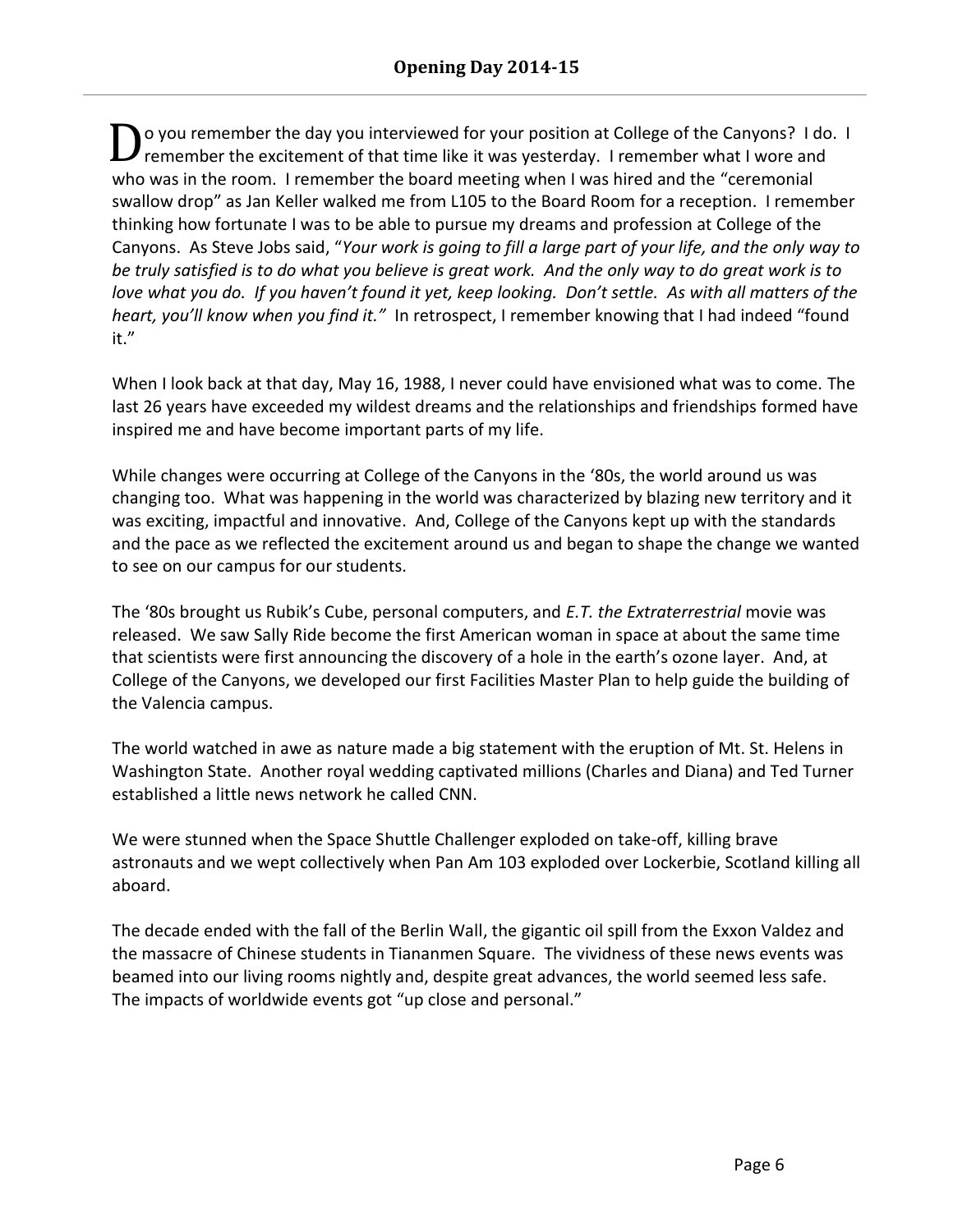### **THE NO-NONSENSE '90S**

y the time College of the Canyons entered the 1990s, it had reached the distinction of being  $B_{\scriptstyle\textrm{the}}$  the time College of the Canyons entered the 1990s, it had reached the distinction of being the fastest-growing community college in the nation and remained so for several years in a row!

Some 6,500 students were cramped into a campus originally designed for 5,000. But we were not going to turn students away**.** So we needed to grow, and grow we did.

One of my favorite authors when I was a child as well as when I taught English was Mark Twain. I think, in hindsight, that I've lived my life according to this observation. He said, *"Twenty years from now you will be more disappointed by the things you didn't do, than by the ones you did. So throw off the bowlines, sail away from the harbor, catch the trade winds in you sails. Explore. Dream."*

I've long been a believer in the axiom that "If you can dream it, you can do it" and I have always believed that we need to push the limits to get what this college has needed and deserves. Fortunately, the memories of our team, while respecting the past, embraced planning and vision as a way to create the future we wanted for our students. After making our case in Sacramento, thanks to our State Senator Ed Davis, legislation finally passed in the early '90s that corrected a decades-old funding formula that stymied growth of community colleges. The state finally agreed to provide the funds to colleges who build buildings, to actually hire the people to staff the new buildings with instructional programs and services for our students.

With funding in place, we undertook the largest facilities expansion in a quarter century, embarking on a much needed and long overdue construction effort that produced a string of new buildings and expanded facilities. Remodeling of Boykin, Bonelli and Towsley Hall followed, along with Seco Hall and the Instruction Center, creating a formal TLC space, classrooms and technology.

other Nature interrupted our plans in 1994, as the devastating 6.7 magnitude Northridge **L** earthquake hit - striking with such force that many of the college's classrooms were uninhabitable. Although our buildings suffered major damage, we pulled together and erected tent classrooms on the athletic fields, only delaying the onset of the spring semester by one week. Our focus and resiliency was steadfast and evidence of our optimistic spirit was illustrated when, only a year after the earthquake, a new Family Studies & Early Childhood Education Center was constructed, making way for Admissions & Records space in the "A" Building. M

Groundbreaking ceremonies for the Library Building and the Media & Fine Arts building (Mentry Hall) occurred, and a Fitness Center was fashioned out of a storage area. Our sense of creativity, courage and spirit of responsibility moved us through these challenging times and became the symbol of our college as we moved forward.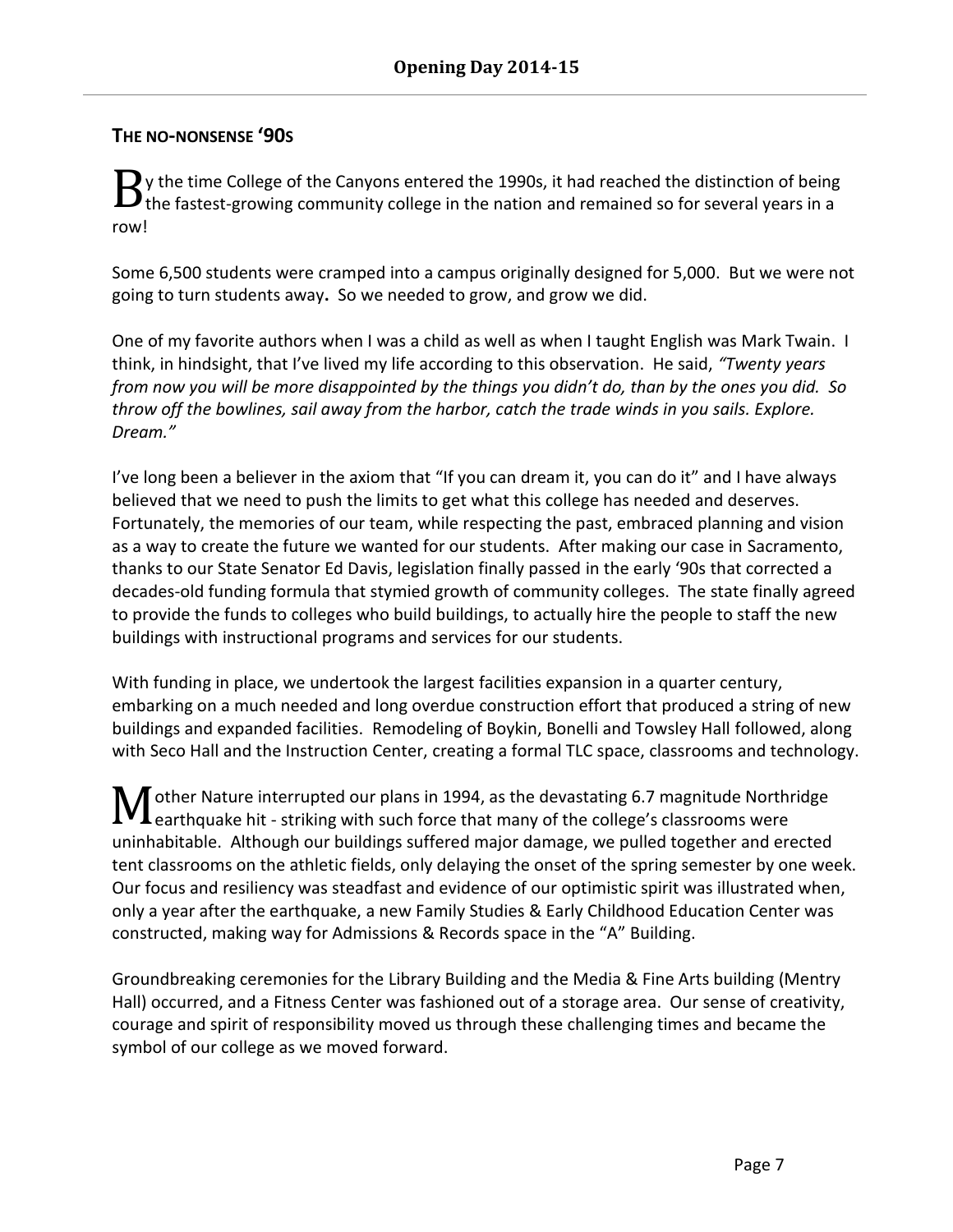Because the students chose to tax themselves by passing of a Student Center Fee, the Student Center received a major rehab in 1999, taking on the shape you see today. Yet, we were still out of space, so we added seven modular buildings and made 14 new classrooms available.

With the new repurposed space, enrollment continued to climb and demand increased. We began offering classes in places like the Canyon Country Library and other off-site locations. Student growth also meant providing services to students and numerous - then revolutionary improvements such as the STAR "telephone" registration system were spawned of necessity. The college's website was created in 1995 and has grown exponentially since. Programs were added that the community wanted: multi-media, fire technology, the PACE program, Employee Training programs, MESA (Math Engineering Science Achievement) and others were expanded such as: theatre, physical education, photography and radio-television. Football was brought back to campus, and we added men's and women's soccer as well as women's golf as inter-collegiate sports.

In 1999, the 10,000-student headcount milestone was reached after a second consecutive year of double-digit growth. From the Cougar Den, to Academy of the Canyons, to the first University Center programs and activities described above, the '90s were exhilarating, exciting, energizing, evolving, ever changing --- and tiring.

Unbeknownst to many, while there were outward signs of incredible expansion in the '90s, staff were laying the groundwork for "bigger and better" in the next decade as they prepared educational and facilities master plans, technology master plans, plans for permanent performing arts and University Center facilities and much more.

The world kept on chugging along and the 1990s brought its share of ups and downs. On the outside, we witnessed the collapse of the Soviet Union, a bombing at the World Trade Center, the aftershocks from the Rodney King verdict, Iraq's invasion of Kuwait and Operation Desert Storm. O.J. Simpson, the first "celebrity" I met in 1988 when I arrived on campus (filming a Nike commercial), was arrested on double murder charges after a bizarre slow-speed freeway chase and a crazy guy called the Unabomber was sending bombs through the mail to university professors and others.

We viewed the Hale-Bopp comet and marveled at images from Mars via an innovative piece of machinery called Pathfinder. We mourned with the world on the news of Princess Diana's death and feared that society would unravel via computer as we neared the new millennium. We didn't really know what the "Y2K bug" was but we really didn't want it. We took the time to wonder about what caused two young men to kill so many at a high school in Columbine, Colorado, not really knowing that such a mindless act would be repeated so many times in the ensuing years.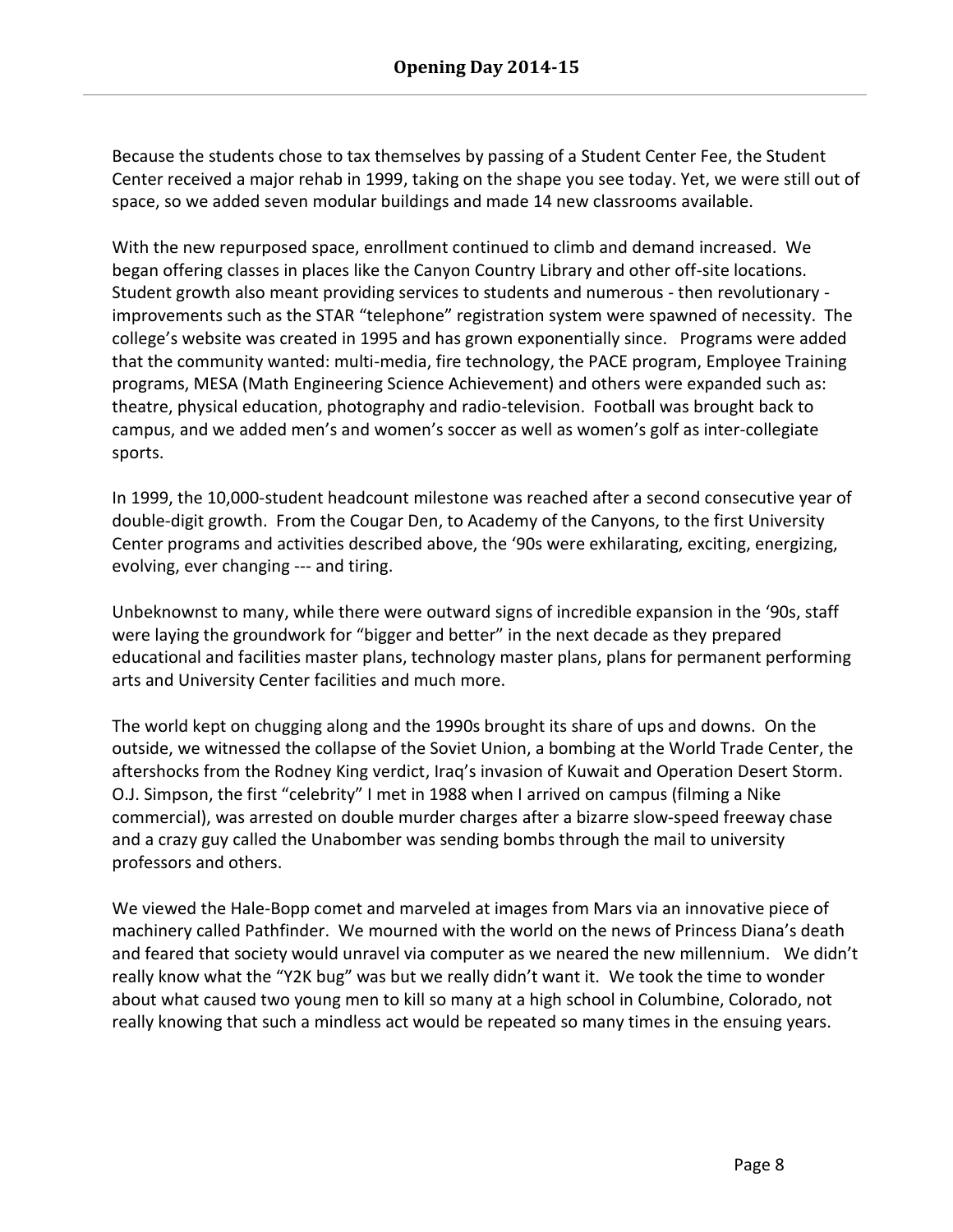# **"HOLY MILLENNIUM BATMAN" - THE 2000S**

new millennium brought new demands, new challenges, and a new vocabulary! Here at  $\rm A$  new millennium brought new demands, new challenges, and a new vocabulary! Here<br>College of the Canyons, that included biotechnology, fire technology, laser and orbital welding, advanced manufacturing, hotel and restaurant management, graphic arts, multimedia technology, broadcast technology, cinema, radio-television-film, electronic music, computer networking and more, as we added new programs to meet the growing needs of the community.

In just over 30 years, the college had come so far – and in hindsight – had done so quickly. Some of the original faculty members were ready to retire and I was chagrined that in the years ahead, I'd see a lot of pioneers and friends leave the college. But that is the nature of change and life. And as I remember these people, I am so grateful and in awe of the foundation they laid for this college district to become what it is today.

Growth was continuing and driving our continued expansion. Having passed two local bonds with the help of so many, including most of the college staff who were here in 2001 and 2006, as well as plenty of flying pigs, flying cows, business leaders, students and alumni; we finally had the funds in the 2000s to move forward on a permanent University Center Building; to purchase the land and develop our 70-acre Canyon Country Campus, to plan, design and build Aliso Hall and Aliso Lab, Hasley Hall, East PE, the expansion of Mentry Hall, the Library and TLC expansion project, and to improve many of our existing facilities including Cougar Stadium and the tennis courts.

After many years on the drawing board, we finally built our beautiful Performing Arts Center. And, because of the financial assistance of the City of Santa Clarita, we were able to increase the size from 450 seats to 900! It is a source of pride for the college and the community as it celebrates its  $10<sup>th</sup>$  anniversary this year. And, thanks to Measure C, we were able to add the Music/Dance building (Pico Canyon Hall), the space to support the instructional programs and the students who performed in the PAC.

ore students meant more cars: Inspired by Joe Lanthier's adaption of a Peter, Paul and Mary song, "*Where Have All the Parking Spaces Gone*," we completed a parking lot project to accommodate an additional 1000 cars. Now, if you were here, you may remember that there was quite a verbal scuffle with some local oak tree advocates who were pretty upset about our plan to remove about 14 mature oaks. M

After some "interesting" Board meetings where the issue was extensively discussed, a compromise was struck where we agreed to plant 10 young oaks on campus for every mature one removed. We also agreed to place a majority of the trees in a 20-acre conservation area on the west side of the Valencia campus with the promise that we would never touch them. So the parking lot finally went in, the trees are thriving and the environment benefited in the long run.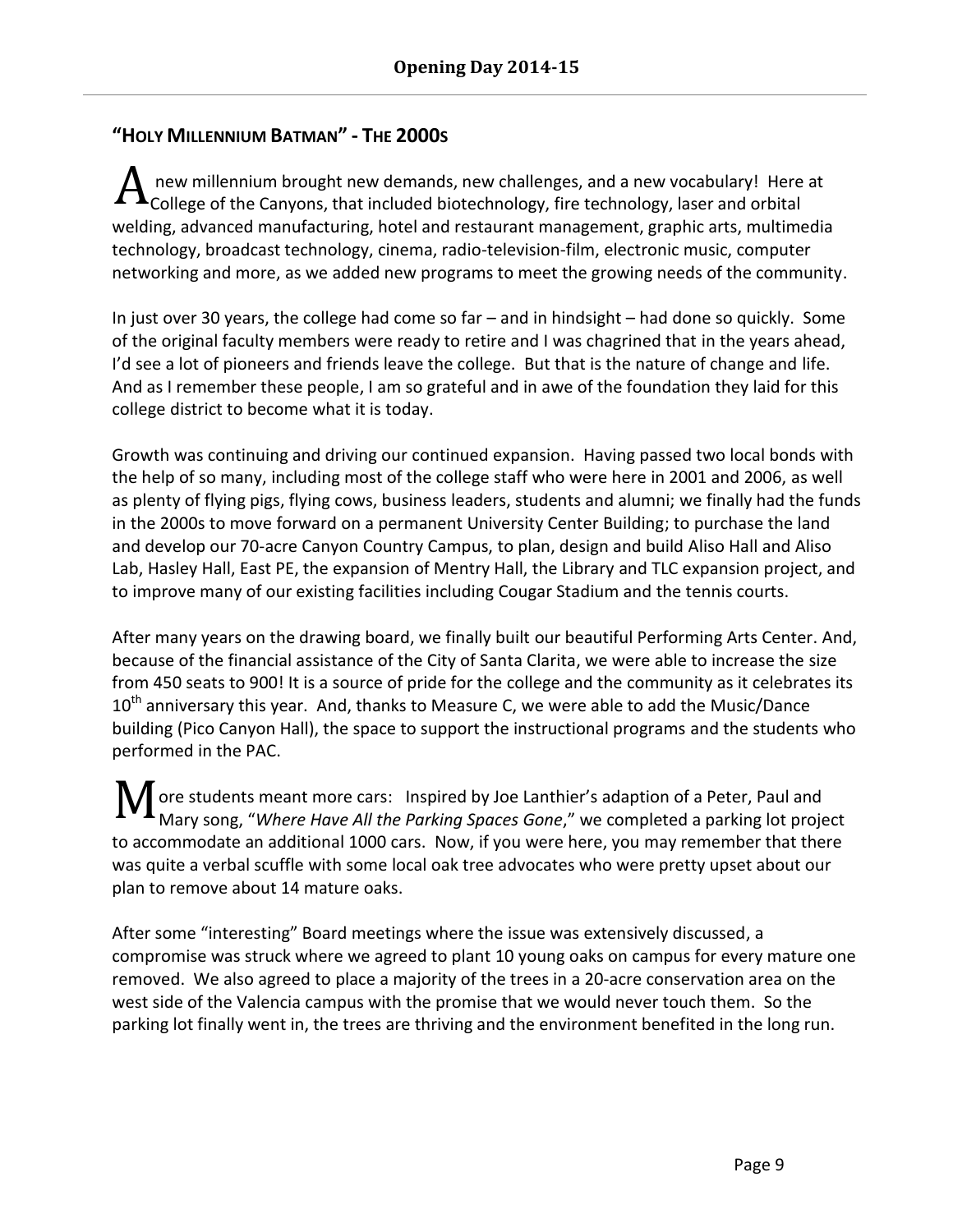$\boldsymbol{\zeta}$  ometimes what you think would be a fairly easy task, turns out to be hard. Progress is rarely Sometimes what you think would be a fairly easy task, turns out to be hard. Progress is rarely easy. But, in the words of David Viscott, *"If you have courage to begin, you have the courage to succeed."* And that, is what makes our history and our lives interesting!

Those of us born in the last century were both excited and sad as we left the "19s" and entered the "20s." Why? Who knows, but it seemed that simply having different numbers on our calendars, our checkbooks and bank accounts implied that we were aging too quickly or that the numbers themselves would portend an as yet unforeseen great change.

As much as we were nervous about the arrival of the new millennium, it happened anyway. And, as the Y2K hoopla faded, we learned the "2000s" are much the same as the last century – but maybe a bit "faster." We still had the same kinds of activities going on in the world and it seemed that we became a bit more skeptical, cynical and, if truth be told, a bit more scared if not a bit more hardened by some news reports, yet empowered at how we could more easily shape the future of our college.

We were all stunned and saddened by the devastating attack on September 11, 2001 by extremists that left so many dead and shaken on our own soil. We may never get over that. I remember making Measure C calls the following week at Headquarters and reassuring parents who were worried about their children away at colleges in faraway places. Many wanted to bring them back to the SCV, specifically to COC.

Did we have more room in our hearts for grief when the Space Shuttle Columbia disintegrated upon re-entry and when thousands died as a result of an Indian Ocean tsunami? Hurricane Katrina, a massive oil spill in the Gulf of Mexico, the capture and killing of Saddam Hussein and Osama bin Laden, suicide bombers, financial collapses – all part of our world in the 2000s.

But despite all that seeming negative news, the world made great, positive strides in just the past 13 years in cancer research and medicine, artificial intelligence, personal computer and smartphone technology, our knowledge of space and our solar system, architecture, international trade and business, and much, much more.

\*\*

 $\mu$  s we get set to launch our 45<sup>th</sup> year of providing high-quality education to our community, we  $\Lambda$ s we get set to launch our 45<sup>th</sup> year of providing high-quality education to our comm<br>Can all be extremely proud of the work that has been accomplished by faculty, staff, administrators, the Board of Trustees and our many, many stakeholders, volunteers and students over the four-and-a-half decades of our College's history.

At the same time, given that world conditions change daily, as we prepare for the 2014/15 academic year, it is incumbent on us to acknowledge that our students are preparing themselves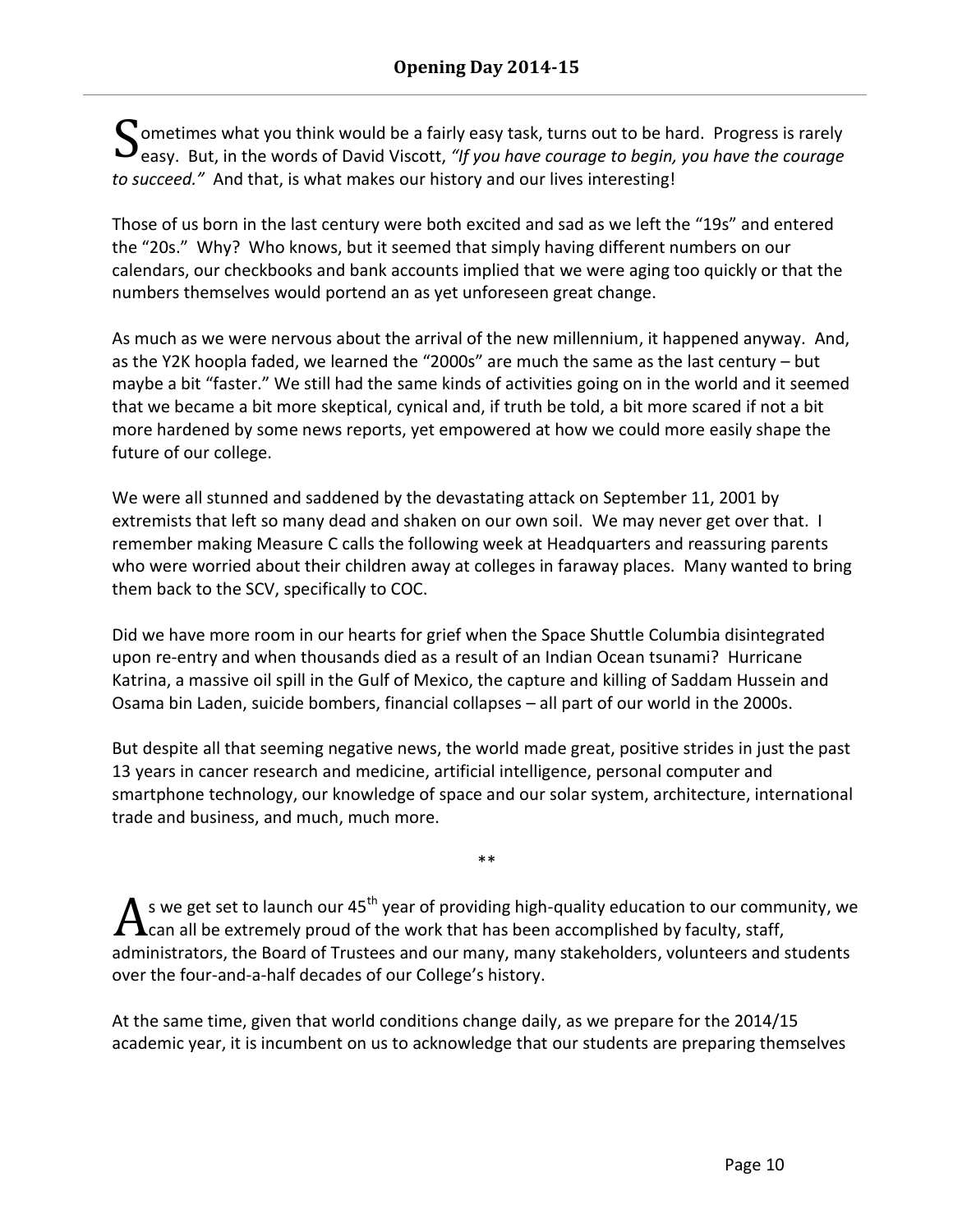to enter an extremely complex world. In order for them to excel, we must do the same. In order for them to balance, we must be ever more flexible. We must do everything we can to ensure their collective success one student at a time.

After all, they will become the scientists, politicians, businessmen, educators, poets, computer technicians, health care providers, law enforcement officers, first responders, auto mechanics, and public and private sector leaders -- virtually every occupation you can think of – that make the world we live in and the world of the future – function at this highest levels.

Will Rogers would not need to worry that College of the Canyons will get run over. Mr. Rogers, we are indeed on the right track and moving forward!

What a tribute it is to those who have been, as well as those who are here now and have been a part of our college for some of these past 4  $\frac{1}{2}$  decades, that we are able to offer studies leading to 83 associate degrees and 71 work force/training certificates! What a tribute it is that last year we exceeded our Associate for Transfer Degree goal. What a tribute it is that we exceed the state average for completion rates due to our outstanding assistance to students in the classroom as well as in counseling and tutoring. What a tribute it is to proudly say that our focus is on student success and the proof is in the numbers!

You have often heard me say that this College is one of the most innovative, forward thinking, cooperative, problem-solving, responsive, caring and inspirational places to work. It is because people like you have helped to make it so. We have been recognized locally, regionally, statewide and nationally for our excellence and we all should be extremely proud of the foundation, the structure, and the human talent that has produced both the teamwork we see every day here at COC, as well as individual standards of excellence.

Now, we should be extremely excited about our future! American poet and author Bret Harte became well known, in part, for his short stories and verse about the California Gold Rush. As a struggling writer, he knew the value of hard work and continuing to persevere despite the difficulty of the task. In some respects he was a dreamer who, not satisfied with the present state of things, was apparently fascinated about the possibilities that the future unfolds. He succinctly described this with the line:

> *"Behind the curtain's mystic fold The glowing future lies unrolled."* (1870)